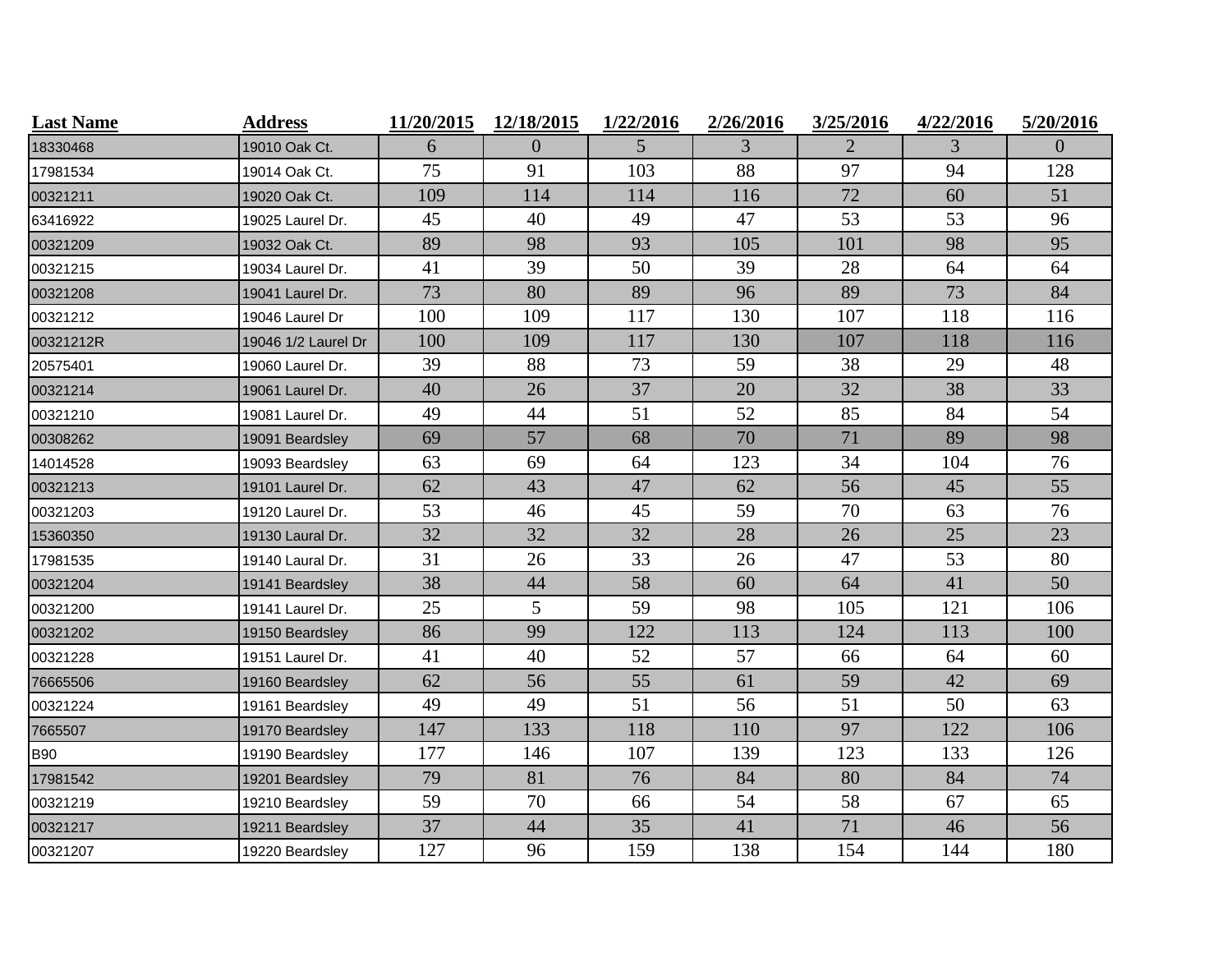| <b>Last Name</b> | <b>Address</b>  | 11/20/2015 | 12/18/2015 | 1/22/2016  | 2/26/2016  | 3/25/2016  | 4/22/2016    | 5/20/2016      |
|------------------|-----------------|------------|------------|------------|------------|------------|--------------|----------------|
| 00321206         | 19221 Beardsley | 36         | 34         | 33         | 40         | 40         | 40           | 25             |
| 00321205         | 19231 Beardsley | 65         | 77         | 84         | 69         | 75         | 89           | 128            |
| 15819940         | 19255 Beardsley | 90         | 65         | 53         | 101        | 107        | 80           | 105            |
| 00321218         | 19260 Beardsley | 52         | 64         | 70         | 80         | 78         | 69           | 61             |
| 15819941         | 19291 Beardsley | 54         | 59         | 82         | 71         | 69         | 66           | 71             |
| 14449781         | 19301 Beardsley | 36         | 42         | 47         | 43         | 43         | 47           | 48             |
| 14449781R        |                 | 36         | 42         | 47         | 43         | 43         | 47           | 48             |
| 15819942         | 19327 Beardsley | 229        | 148        | 162        | 129        | 133        | 187          | 315            |
| 321216           | 19331 Beardsley | 59         | 51         | 52         | 43         | 73         | 68           | 50             |
| 17981541         | 19350 Beardsley | 61         | 68         | 73         | 47         | 59         | 64           | 102            |
| 14449733         | 19360 Beardsley | 108        | 131        | 133        | 107        | 123        | 160          | 125            |
| 58553719         | 19361 Beardsley |            |            |            |            |            | $\mathbf{0}$ | $\overline{0}$ |
| 14449733         | 19400 Beardsley | 100        | 87         | 103        | 65         | 98         | 80           | 105            |
| 00321201         | 19441 Madrone   | 80         | 100        | 153        | 99         | 75         | 102          | 88             |
| B50              | 19450 Beardsley | 66         | 66         | 64         | 85         | 71         | 80           | 84             |
| 21005458         | 19451 Beardsley | 102        | 99         | 83         | 78         | 85         | 96           | 124            |
| 21005455         | 19465 Madrone   | None       | None       | None       | None       | None       | None         | None           |
| 21005454         | 19468 Beardsley | 13         | 16         | 17         | 21         | 21         | 25           | 24             |
| 00321223         | 19471 Madrone   | 118        | 95         | 45         | 87         | 92         | 89           | 123            |
| M80              | 19480 Manzanita | 109        | 111        | 124        | 133        | 127        | 164          | 153            |
|                  | <b>XXXXX</b>    | <b>XXX</b> | <b>XXX</b> | <b>XXX</b> | <b>XXX</b> | <b>XXX</b> | <b>XXX</b>   | <b>XXX</b>     |
| 18330467         | 19495 Beardsley | 40         | 39         | 60         | 62         | 45         | 45           | 44             |
| M00              | 19500 Manzanita | 35         | 27         | 33         | 47         | 35         | 34           | 34             |
| M01              | 19501 Manzanita | 30         | 47         | 43         | 136        | 44         | 77           | 205            |
| <b>B05</b>       | 19505 Beardsley | 78         | 75         | 83         | 81         | 73         | 83           | 77             |
| B05R             | 19515 Beardsley | 78         | 75         | 83         | 81         | 73         | 83           | 77             |
| M10              | 19510 Manzanita | 70         | 53         | 76         | 63         | 74         | 85           | 103            |
| 17981539         | 19521 Manzanita | 107        | 107        | 105        | 112        | 110        | 122          | 135            |
| 17981539R        |                 | 107        | 107        | 105        | 112        | 110        | 122          | 135            |
| <b>B25</b>       | 19525 Beardsley | 77         | 91         | 95         | 69         | 99         | 150          | 190            |
| 17981538         | 19536 Manzanita | 210        | 219        | 189        | 168        | 128        | 111          | 68             |